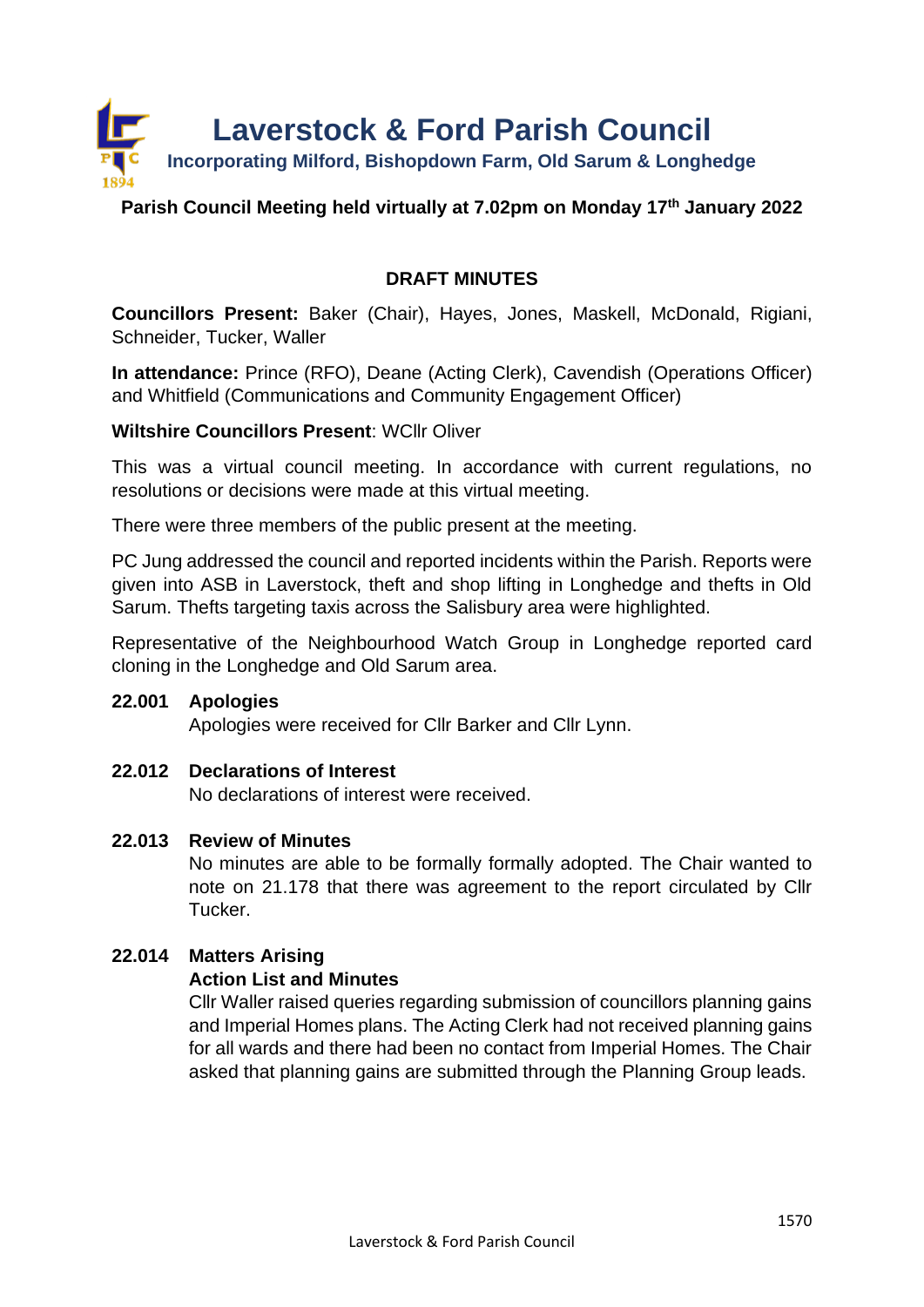# **22.015 Proposed Waiting Restrictions around Laverstock Schools**

The Chair reported discussions regarding traffic congestion, ASB and dangerous driving on Church Road, Laverstock. The working group asked Highways Engineers to see what can be done to reduce problems without pushing the problem to other areas. A proposal has been made to install a single yellow line to control parking in the afternoon to prevent waiting on Church Road between 2pm and 4pm. Residents felt that problems were not prevalent at the morning drop off. If the Parish Council support the proposal a consultation will take place with residents.

Cllr Maskell asked if the new restrictions will be legally enforceable. The Chair confirmed that the proposed restrictions will be enforceable. Cllr Jones enquired when the proposition will be enforceable and the cost to the Parish Council. The Chair confirmed that the Council would be asked to contribute 25% although there might be potential to access other funding. The cost estimate to the Council would therefore be £1,500 and £2,000.

#### **22.016 CPRE Best Kept Village Competition 2022**

The Acting Clerk presented information regarding the Best Kept Village Competition but advised that there is no staff capacity to help with the competition.

Cllr Hayes believes that staff are not necessary to help with this competition and have not been used in past competitions. Cllr Hayes did not wish to run the project on his own but would assist if another Cllr wanted to coordinate.

The RFO advised that Old Sarum and Bishopdown could also enter the competition in addition to Laverstock. The Chair recommended that community volunteers are sought to run the project.

Cllr Waller recommended that entry be postponed to 2023 and a councillors agreed.

#### **22.017 Land at London Road, Salisbury**

The Acting Clerk advised the Council that an application of Adverse Possession has been made. The Acting Clerk recommended that professional advice be sought or an extension.

The Clerk and Operations Officer will draft a letter with objections stating that the Council do not believe that the applicants have had occupied for land for the required amount of time and that the applicants have not excluded others from the land.

The Acting Clerk and RFO recommended publicising the application through the Council Facebook and the Salisbury Journal.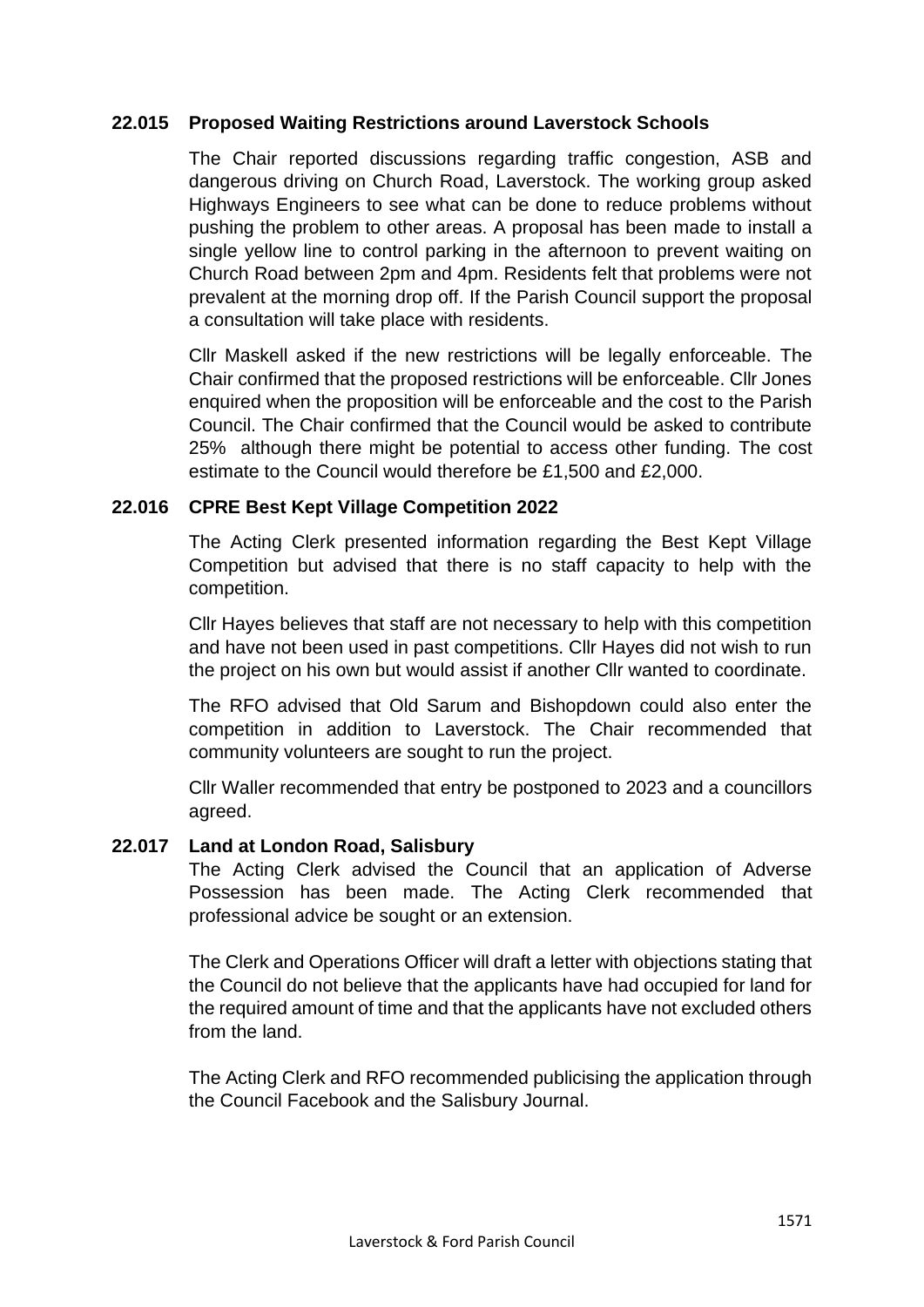# **22.018 Planning**

#### **Neighbourhood Planning**

There was no update on the Neighbourhood Planning.

# **Planning Application Log**

No vote was taken and no comments were made.

### **22.019 Finance**

#### **Review of Monthly Accounts for December 2021**

The Financial Statement had previously been circulated in Report 21.167. The total funds held at the end of December 2021 were £1,292.781.24 of which £1,174,960.73 were earmarked or restricted reserves.

#### **Review of Reserves and Treasury Deposit Reports**

Summaries of Financial Reserves and Deposits had been presented in Report 21.167. Earmarked and restricted reserves at the end of December 2021 were £1,174,960.73. The balance of the 32 Day Notice Account at the end of December 2021 was £717,353.97 including interest of £5,470.56.

No comments were made regarding finance.

### **22.020 Plans and Priorities for the coming year**

The Chair wanted to give Councillors a chance to raise any plans or priorities for the year.

Items raised can be found in Annexe One.

# **22.021 Clerk's Report and Correspondence**

The Acting Clerk enquired whether Councillors would like to attend any summer events. Cllr Maskell did not see a reason to attend as the event in Old Sarum was not successful. The Chair found that although the events at Bishopdown and Laverstock were successful, it would not be prudent to attend without a defined purpose.

Milford Preservation Group have approached the Chair to request funding for their group. The Councillors declined to provide funding.

# **22.022 Exempt Business – Exclusion of the Press and Public**

The meeting closed at 21.20pm.

NEXT MEETING The next meeting of the Council will be held on Monday 21<sup>st</sup> February 2022 at Greentrees Primary School

# **Annexe One**